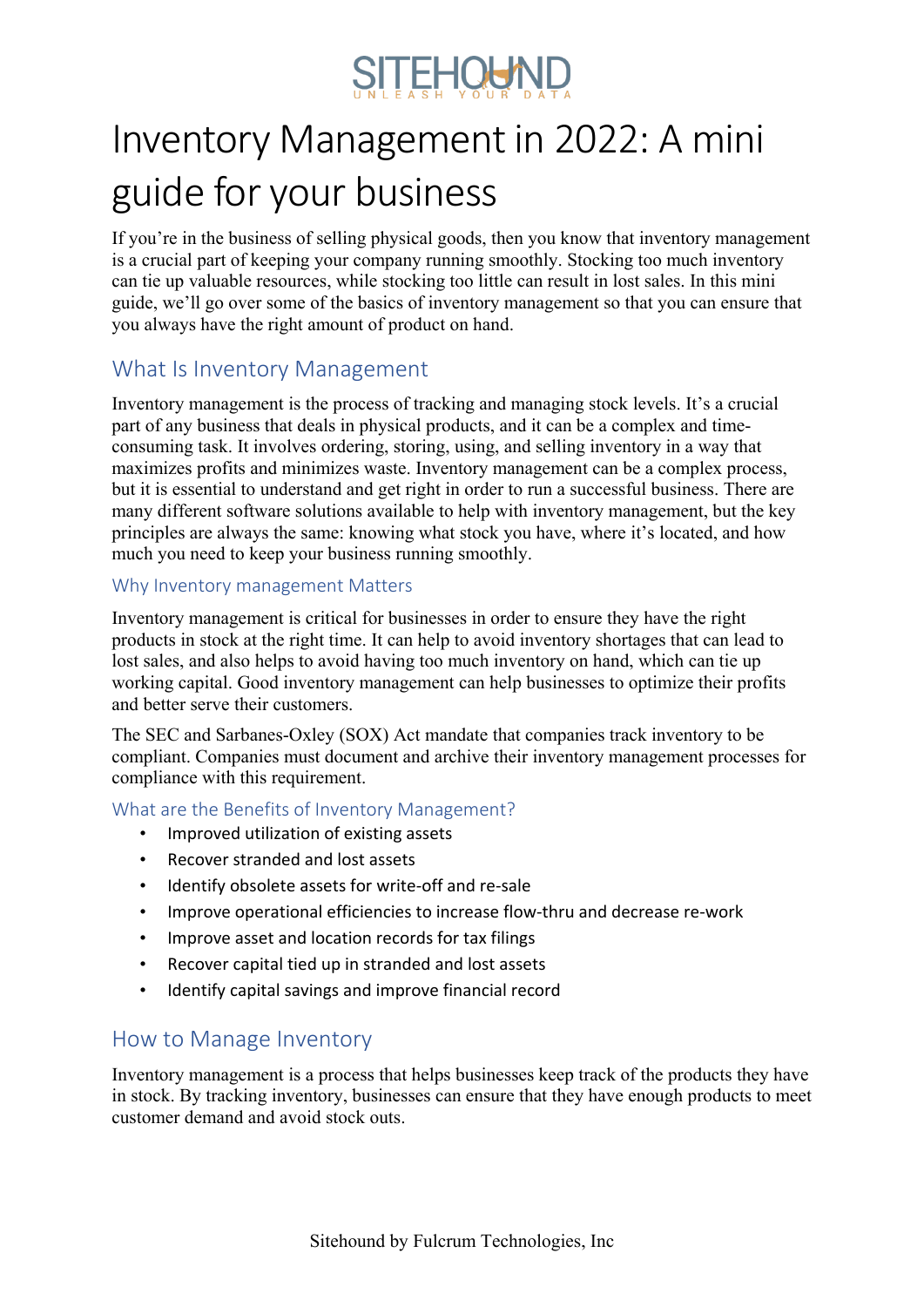

#### Inventory Methods

There are several different methods businesses can use to manage their inventory, including the ABC method, just-in-time (JIT) inventory, and lean manufacturing. The best inventory management system for a business will depend on the specific needs of that business.

For example, businesses that sell products that have a long shelf life may benefit from using the ABC method to manage their inventory. This method involves categorizing products into three groups based on how often they are sold. Group A includes products that are sold frequently, group B includes products that are sold less frequently, and group C includes products that are sold infrequently.

Businesses that operate in fast-paced industries may find that the just-in-time (JIT) inventory method is a better fit for them. With JIT inventory, businesses only order the amount of product they need to meet customer demand at any given time. This helps to avoid waste and ensures that businesses always have the products their customers need.

In a Lean Manufacturing approach, the goal is to create as efficiently and with as few mistakes as possible, while sustaining high quality. The part of this that affects lead times and operating costs is how waste is defined - anything that doesn't add value for the customer.

# How to Manage Inventory Effectively

Inventory management is a process that helps businesses keep track of their products and materials. An effective inventory management system can help businesses save money, improve customer service, and avoid stockouts.

There are several different techniques businesses can use to manage inventory. The most popular methods include just in time (JIT) inventory management, economic order quantity (EOQ) inventory management, and inventory optimization.

JIT inventory management is a system where businesses only order the amount of inventory they need at the moment. This system can help businesses avoid stockouts and save money on storage costs.

EOQ inventory management is a system where businesses order a set amount of inventory at a time. This system can help businesses save money on ordering costs.

Inventory optimization is a system where businesses use data analytics to determine the best way to manage their inventory. This system can help businesses save money on both ordering and storage costs.

## Why is Inventory Management Important?

Inventory management is important because it helps businesses keep track of their stock, ensure that they have enough products to meet customer demand, and avoid issues such as stock outs. Good inventory management can also help businesses save money by reducing the amount of inventory they need to maintain and reducing the cost of inventory storage.

#### Inventory Management Challenges

Challenges faced by companies are:

- High-speed growth
- "Hero" culture
- Lack of mature operational processes